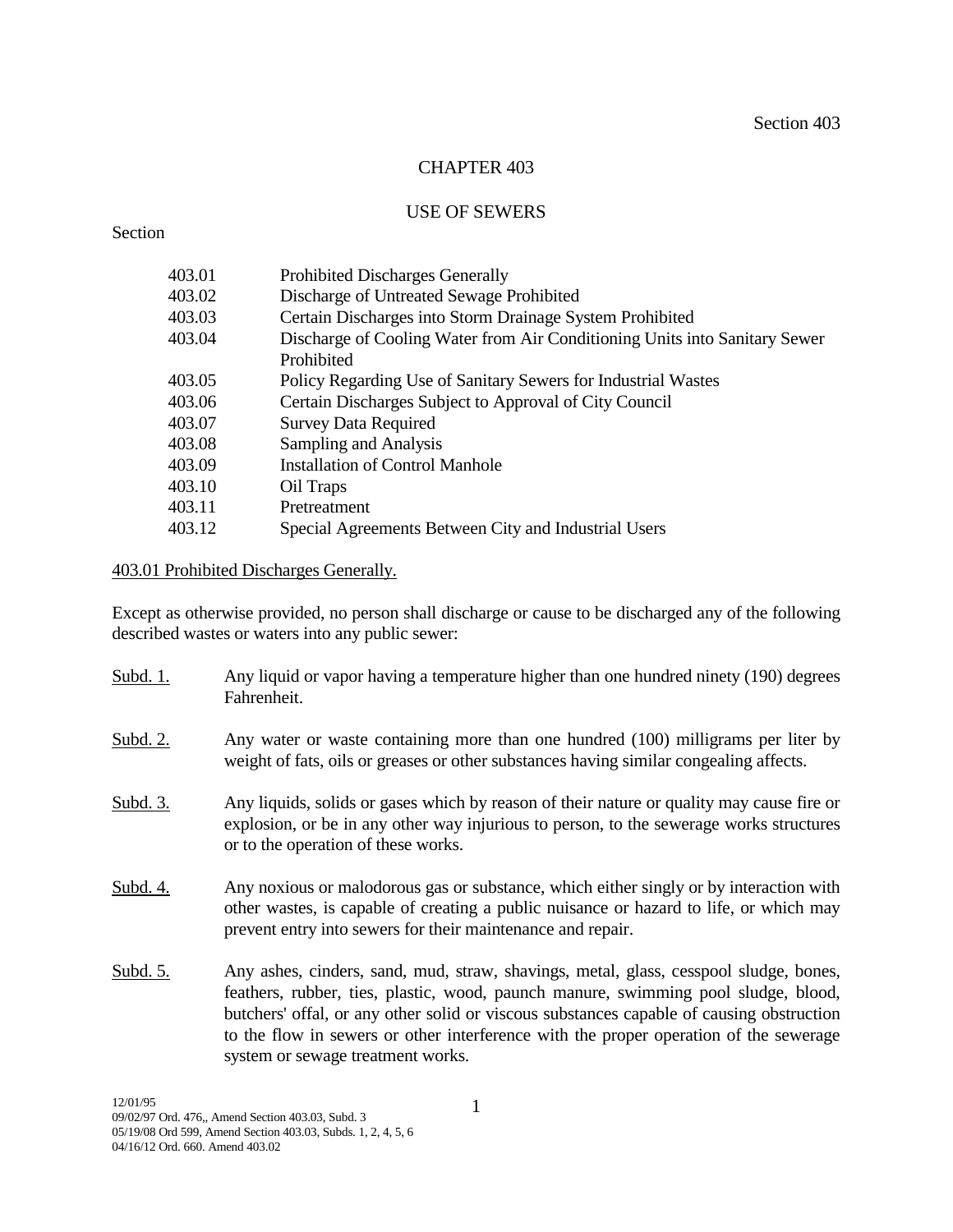Subd. 6. All other discharges which do not meet the minimum standards set forth by the State of Minnesota, the Federal government and their respective agencies.

#### 403.02 Certain Discharges into Storm Drainage System Prohibited.

Subd.1 Prohibition and Exceptions.

No person shall discharge or cause to be discharged into the municipal storm drainage system or watercourses any materials including, but not limited to, pollutants or waters containing any pollutants, that cause or contribute to a violation of applicable water quality standards, other than stormwater, except that the following shall be allowed:

Water line flushing or flushing of other potable water sources, landscape irrigation or lawn watering, diverted stream flows, rising ground water, ground water infiltration to storm drains, uncontaminated pumped ground water, foundation or footing drains (not including active groundwater dewatering systems), crawl space pumps, air conditioning condensation, springs, non-commercial washing of vehicles, natural riparian habitat or wet-land flows, swimming pools (if dechlorinated – typically less than one PPM chlorine), firefighting activities, and any other water source not containing pollutants.

Discharges specified in writing by any federal or state authorized enforcement agency as being necessary to protect public health and safety.

Dye testing if a verbal notification to the City is given prior to the time of the test.

Discharge permitted under any NPDES permit, waiver, or waste discharge order issued to the discharger and administered under the authority of the EPA, provided that the discharger is in full compliance with all requirements of the permit, waiver, or order and other applicable laws and regulations, and provided that written approval has been grated for any discharge to the storm drainage system.

#### Subd. 2. Suspension of Access to Storm Drainage System.

A. The City may, without prior notice, temporarily suspend storm drainage system discharge access to a person when such suspension is necessary to stop an actual or threatened discharge which presents or may present imminent and substantial danger to the environment, or to the health or welfare of persons, or the waters of the United States. If the violator fails to comply with a suspension order issued in an emergency, the authorized enforcement agency may take such steps as deemed necessary to prevent or minimize damage to the storm drainage system or waters of the United States, or to minimize danger to persons.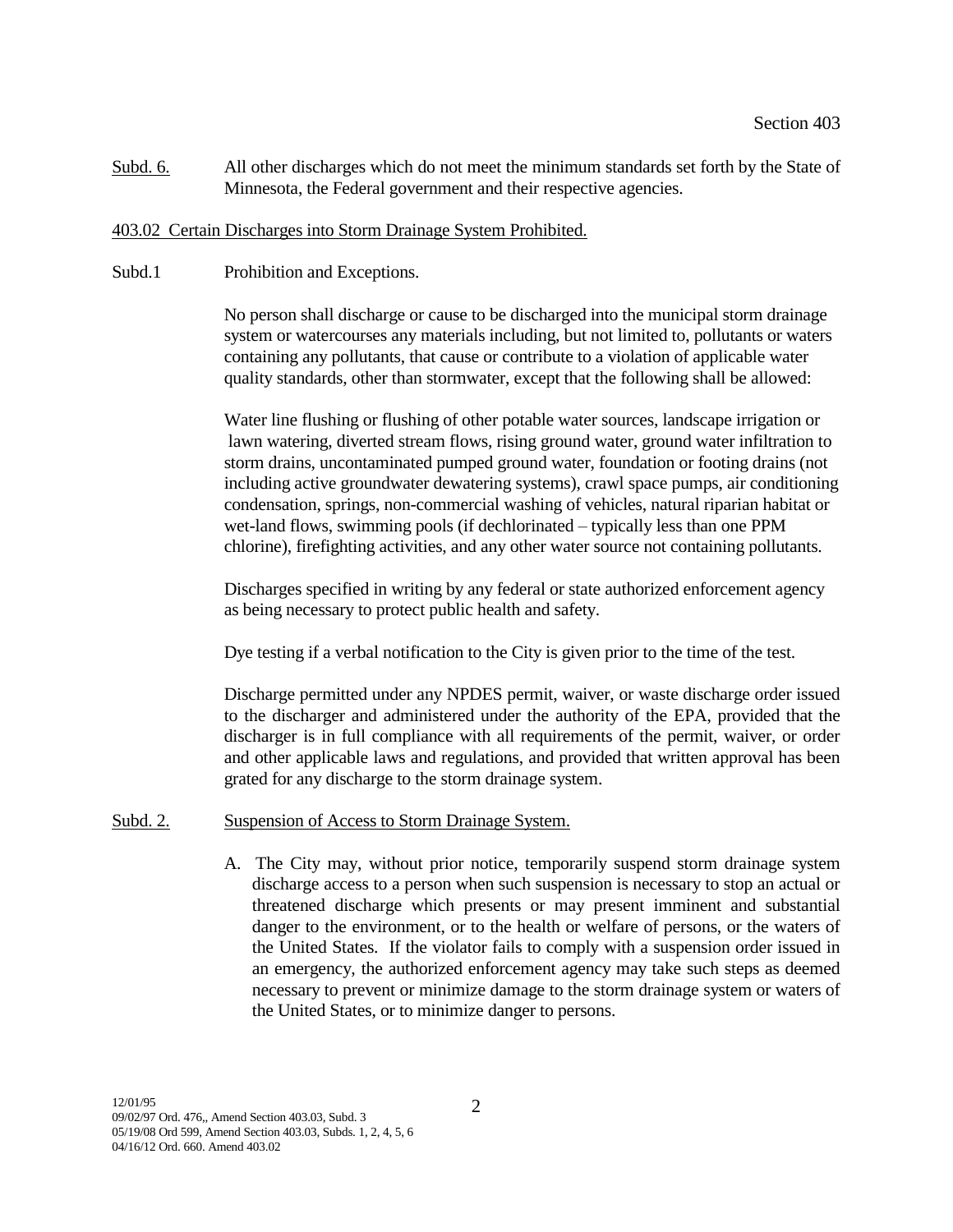- B. The City may terminate any person's access to the storm drainage system if the person is discharging to the storm drainage system in violation of this Section 403.02 and such termination would abate or reduce the illicit discharge. The Public Service Director will notify a violator of any termination and the violator may petition the City for a reconsideration hearing as allowed by Subd. 7 below.
- C. No person shall reinstate storm drainage system access to any premises without the City's consent when access has been suspended or terminated.
- Subd. 3. Permit Compliance. Any person subject to NPDES permit shall comply with all provisions of such permit. Proof of compliance with such NPDES permit may be required in a form acceptable to the City prior to the allowing of discharges to the storm drainage system.
- Subd. 4. Industrial Connections.
	- A. Applicability. This section applies to all premises that have stormwater discharges associated with industrial activity, including construction activity.
	- B. Access to Facilities.
		- i. The City shall be permitted to enter and inspect each premises subject to regulation under this Section 03.02 or an NPDES permit as often as the City deems necessary to determine compliance. If a premises owner or tenant has security measures in force that require proper identification and clearance before entry into its premises, the owner or tenant shall make the necessary arrangements to allow access to City representatives.
		- ii. Facility operators shall allow the City ready access to all parts of the premises for the purposes of inspection, sampling, examination and copying of records that must be kept under the conditions of an NPDES permit, and the performance of any additional duties as defined by state and federal law.
		- iii. The City shall have the right to set up on any NPDES permitted premises such devices as are necessary or desirable to conduct monitoring and/or sampling of the stormwater discharge from the premises.
		- iv. The City may require the premises owner or tenant to install monitoring equipment as necessary to maintain such equipment in a safe and proper operating condition at its own expense. All devices used to measure stormwater flow and quality shall be calibrated pursuant to manufacturer specifications to ensure their accuracy.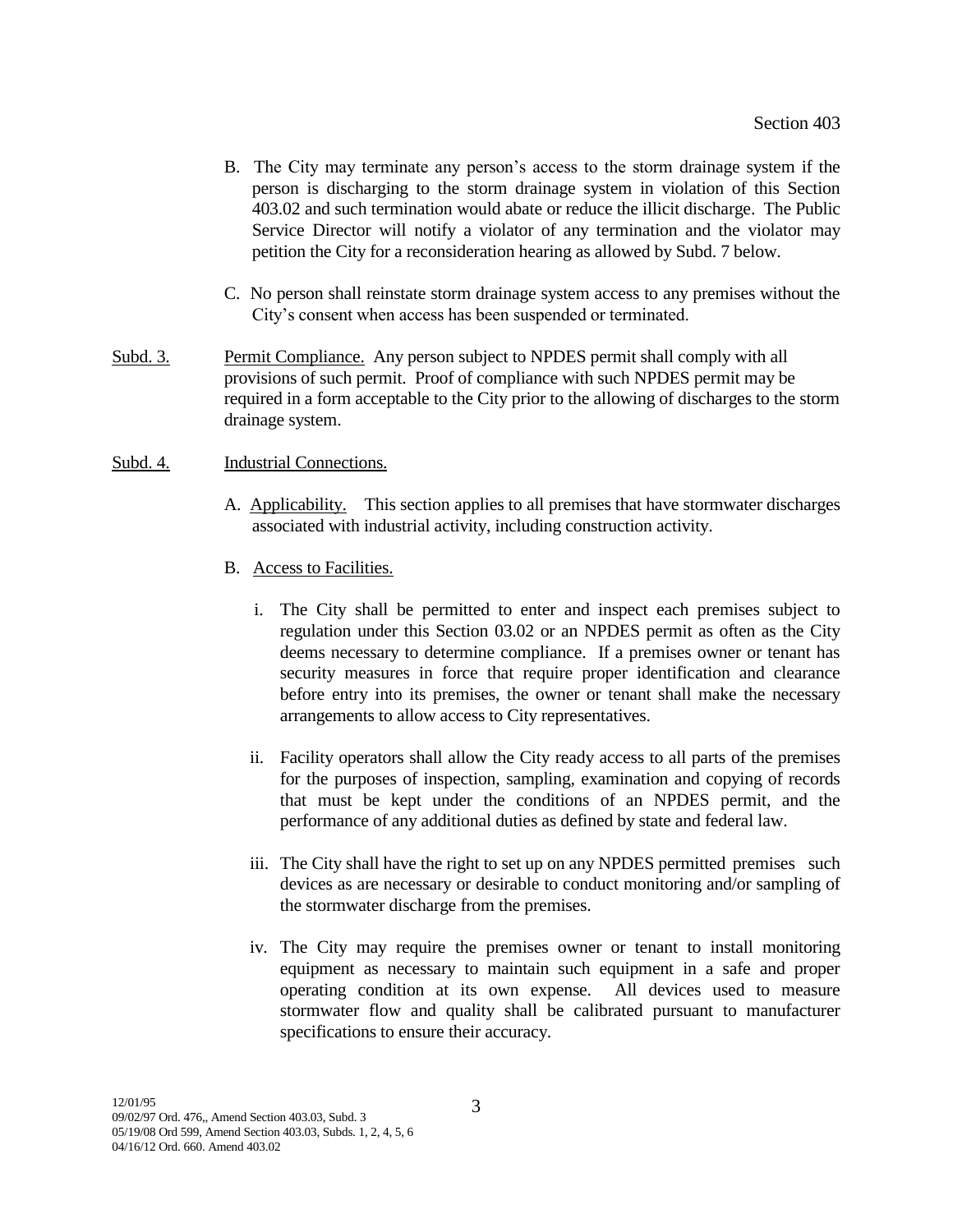- v. Any temporary or permanent obstruction to safe and easy access to the facility to be inspected and/or sampled shall be promptly removed by the premises owner or tenant at the written or oral request of the City and shall not be replaced. The cost of clearing such access shall be borne by the premises owner or tenant.
- vi. Unreasonable delays in allowing the City access to a NPDES permitted premises is a violation of this Section 403.02. A person who is the operator of a premises with a NPDES permit to discharge stormwater associated with industrial activity commits an offense if the person denies the City reasonable access to the permitted premises for the purpose of conducting any activity authorized or required by this Subd. 4.
- vii. If the City has been refused access to any part of the premises from which stormwater is discharged, and the City is able to demonstrate probable cause to believe that there may be a violation of this Section 403.02 or an NPDES permit, or that there is a need to inspect and/or sample as part of a routine inspection and sampling program designed to verify compliance with this Chapter or any order issued hereunder, or to protect the overall public health, safety, and welfare of the community, then the City may seek issuance of a search warrant from any court of competent jurisdiction.
- Subd. 5. Best Management Practices. If the City adopts best management practices for any activity, operation, or facility which may cause or contribute to pollution or contamination of stormwater, the storm drainage system, or waters of the United States, the owner or tenant of a commercial or industrial establishment shall, at its own expense, comply with the BMPs. Further, any owner or tenant of a premises that is, or may be, the source of an illicit discharge may be required to implement, at such person's expense, additional structural and non-structural best management practices to prevent the further discharge of pollutants to the storm drainage system. These BMPs shall be part of a stormwater pollution prevention plan (SWPP) as necessary for compliance with requirements of the NPDES permit
- Subd. 6. Notification of Spills. As soon as any owner, tenant, operator or emergency response employee of a premises that discharges to the storm drainage system has information of any known or suspected discharge into the storm drainage system or water of the United States that is not expressly permitted by Subd. 1 above and any NPDES permit for the premises, such person shall immediately notify the City (and in the case of hazardous materials, any applicable emergency response agency) of the discharge. In the event of a discharge of non-hazardous materials, said person shall notify the city in person or by phone or facsimile no later than the next business day. Notifications in person or by phone shall be confirmed by written notice addressed and mailed to the City within three (3) business days of the phone notice. If the discharge of prohibited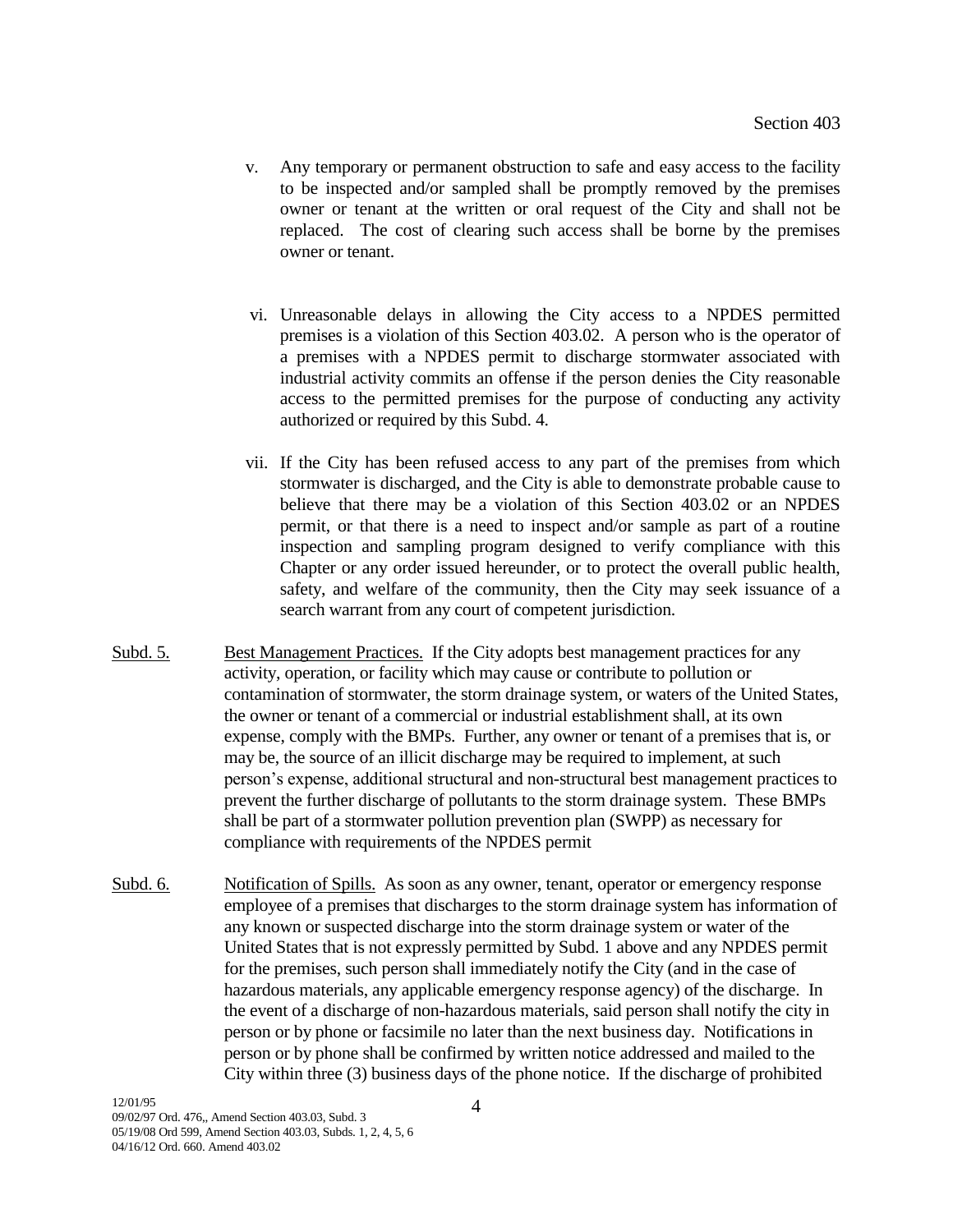materials emanates from a commercial or industrial establishment, the owner or tenant of such establishment shall also retain an on-site written record of the discharge and the actions taken to prevent is recurrence. Such records shall be retained for at least three years.

#### Subd. 7. Enforcement.

- A. Whenever the City finds a person has violated this Section 403.02 or any NPDES permit, the City may order compliance by written to the owner or tenant of the premises where the violation occurred. Such notice may require without limitation.
	- i. The performance of monitoring, analyses, and reporting;
	- ii. The elimination of illicit connections or discharges;
	- iii. That violating discharges, practices, or operations cease and desist;
	- iv. The abatement or remediation of stormwater pollution or contamination hazards and the restoration of any affected property;
	- v. Payment of a fine to cover administrative and remediation costs; and
	- vi. The implementation of source control or treatment BMPs.

 If abatement of a violation and/or restoration of affected premises is required, the notice shall set forth a deadline within which such remediation or restoration must be completed. Said notice shall further advise that, should the violator fail to remediate or restore within the established deadline, the work will be done by a designated governmental agency or a contractor and the expense thereof shall be charged to the violator.

- B. Appeal of Notice of Violation. Any person receiving a notice of violation may appeal to the City Council by filing a written request for reconsideration with the Public Service Director within ten (10) days from the date of the violation notice. The City Council shall hear the appeal within fifteen (15) days from the date of receipt of the request for reconsideration, during which time enforcement of the violation shall be suspended. The decision of the City Council shall be final.
- C. Enforcement Measures After Appeal. If the violation has not been corrected pursuant to the requirements set forth in the notice of violation, or, in the event of an appeal, within thirty (30) days of the City Council's decision upholding the violation, if applicable, then the City may seek an order from a Court with jurisdiction authorizing it to enter upon the subject premises to take any and all measures necessary to abate the violation and/or restore the premises.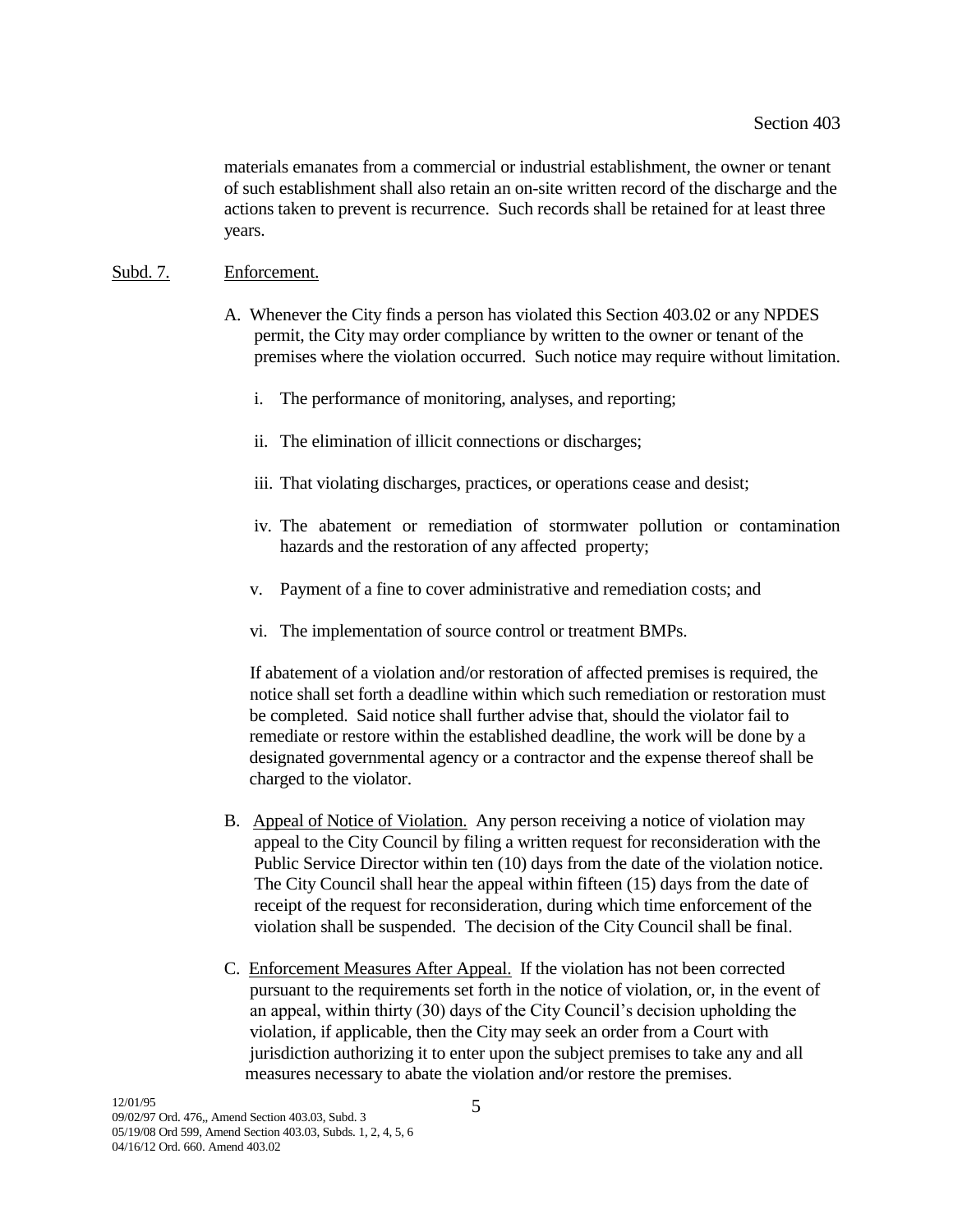- Subd. 8. Cost of Abatement of the Violation. If the City abates any violation, within thirty (30) days after abatement of a violation, the owner or tenant of the premises shall be notified of the cost of abatement, including administrative costs. The property owner or tenant may file a written protest objecting to the amount of the assessment within ten (10) days. If the amount due is not paid within a timely manner as determined by the decision of the City Council or by the expiration of the time in which to file an appeal, the charges shall become a special assessment against the premises and shall constitute a lien on the premises for the amount of the assessment.
- Subd. 9 Injunctive Relief. In addition to any other remedies provided herein, the City may petition for a preliminary or permanent injunction restraining a violator from activities which would create further violations or compelling the owner or tenant of a premises to perform abatement or remediation of the violation.
- Subd. 10. Violations Deemed A Public Nuisance. In addition to the enforcement processes and penalties provided in this section 403.02, any condition caused or permitted to exist in violation of any of the provisions of this Section 403.02 are declared to be a threat to public health, safety, and welfare, and are further declared and deemed a nuisance, and may be summarily abated or restored at the violator's expense, and/or a civil action to abate, enjoin, or otherwise compel the cessation of such nuisance may be taken.
- Subd. 11. Remedies Not Exclusive. The remedies listed in this Section 403.02 are in addition to the criminal penalties provided in Chapter 400 and elsewhere in the Code. Further all other remedies available under any applicable federal, state or local law shall be available to the City.

#### 403.03 Prohibited Discharge Into Sanitary Sewer.

No person shall discharge or cause to be discharged any storm water, ground water, roof runoff, yard drainage, yard fountain, pond overflow or any substance other than sanitary sewage into the sanitary collection system.

- Subd. 1. No roof runoff, sump pump, footing tile or drain, swimming pool discharge, or surface water drainage shall be connected to the sanitary sewer system and no building shall be constructed nor shall any existing buildings be altered in such a manner that any source of discharge or drainage other than sanitary sewer shall connect with the sanitary sewer system inside or outside the building.
- Subd. 2. Reserved for future use.
- Subd. 3. Effective August 12, 1993, all new residential construction having a sump pump basket shall have the sump pump installed in the sump pump basket with permanent fittings and discharged to the outside of the foundation wall as described below. Such work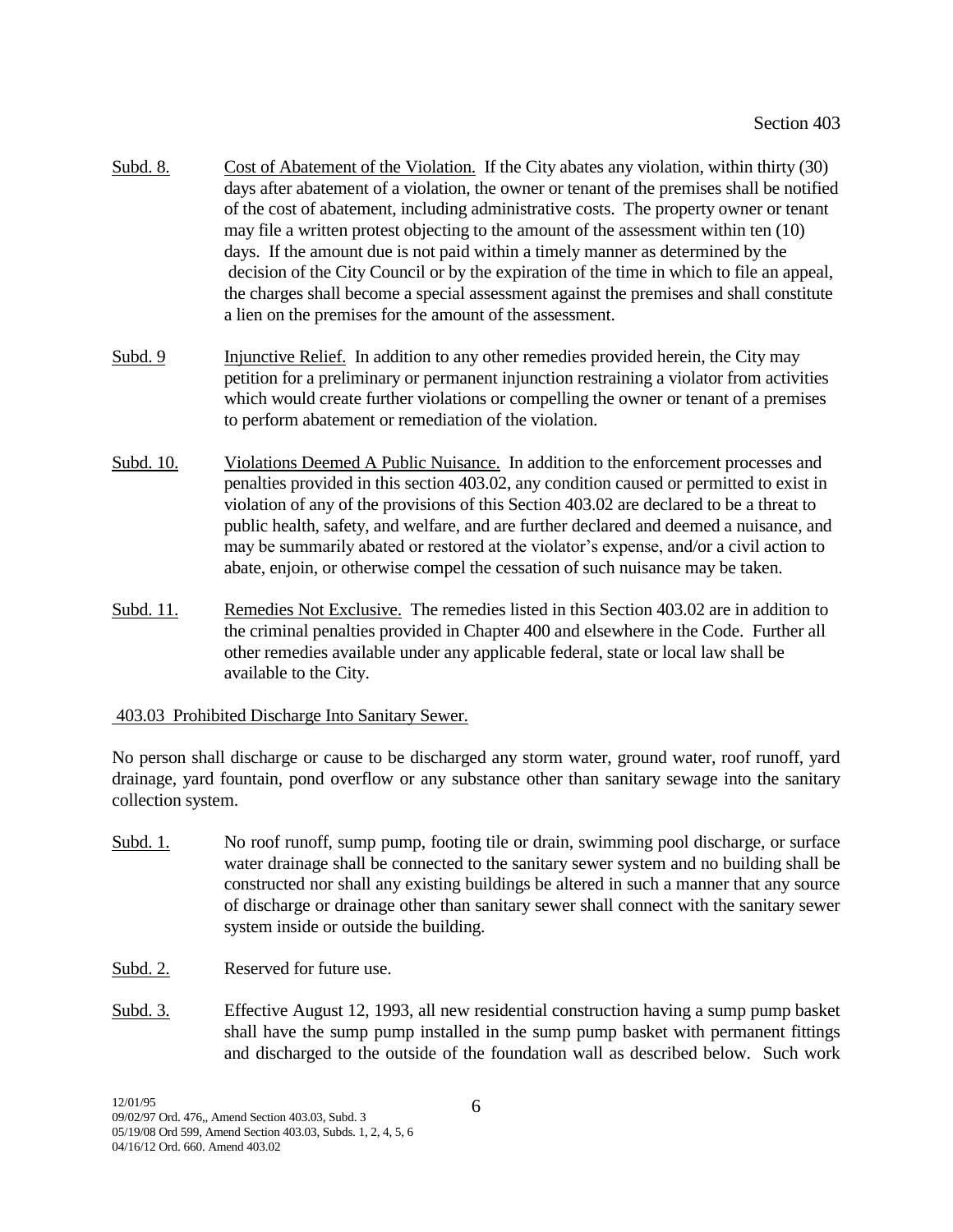shall be completed prior to the final building inspection and issuance of a Certificate of Occupancy.

All sump pumps shall have a discharge pipe installed to the outside wall of the building with one (1) inch inside minimum diameter. The pipe attachment must be a permanent fitting such as a PVC pipe with glued fittings. The discharge shall extend at least three (3) feet outside of the foundation wall. If a public drain tile system has been installed in a street before a Certificate of Occupancy has been issued for a lot abutting such street, a Certificate of Occupancy may not be issued until the foundation drain tile system has been constructed and connected to the public drain tile system.

If a public drain tile system has not been installed in the street before a Certificate of Occupancy has been issued, any property with a foundation drain tile system abutting such street shall connect such system to the public drain tile system within one (1) year after the public drain tile system is installed when water from the private drain tile is either being discharged into a City boulevard or street or discharged onto property not owned by the owner of the foundation drain tile system.

Effective September 2, 1997, all new residential construction having a foundation drain tile system shall discharge into an abutting holding pond, drainage swale, ravine or similar system. No foundation drain tile system shall be discharged into a front yard boulevard area unless it can be connected to a public drain tile system. Discharge pipes from sump pumps not connected to a public drain tile system shall be located no closer than five (5) feet from any property line, unless authorized by the City Engineer.

- Subd. 4. The following shall apply to enforcement of this Section:
	- A. General: Every person owning improved real estate that discharges or drains into the City's sanitary sewer system shall, from time to time and within thirty (30) days of receiving written notice from the City, either: i) Allow the City's employees or agents to enter upon and inspect the buildings and pipes on the property to confirm that no sump pump or other prohibited source on the property discharges or drains into the sanitary sewer system; or ii) At the property owner's sole cost, have the property inspected by a plumber licensed in the State of Minnesota, which plumber shall attest on a form available from the City Clerk that no sump pump or other prohibited source on the property discharges or drains into the sanitary sewer system. The owner of any property found to be in violation of this Section 403.03 shall take all actions required to correct the violation within thirty (30) days of the date of the City's inspection or the plumber's report, except as provided in Section 403.03, Subd. 4, B, below, as applicable, and such correction shall be verified by employees or agents of the City or, at the option and sole cost of the property owner, by a plumber licensed in the State of Minnesota. It shall be the property owner's responsibility to request a compliance inspection from the City.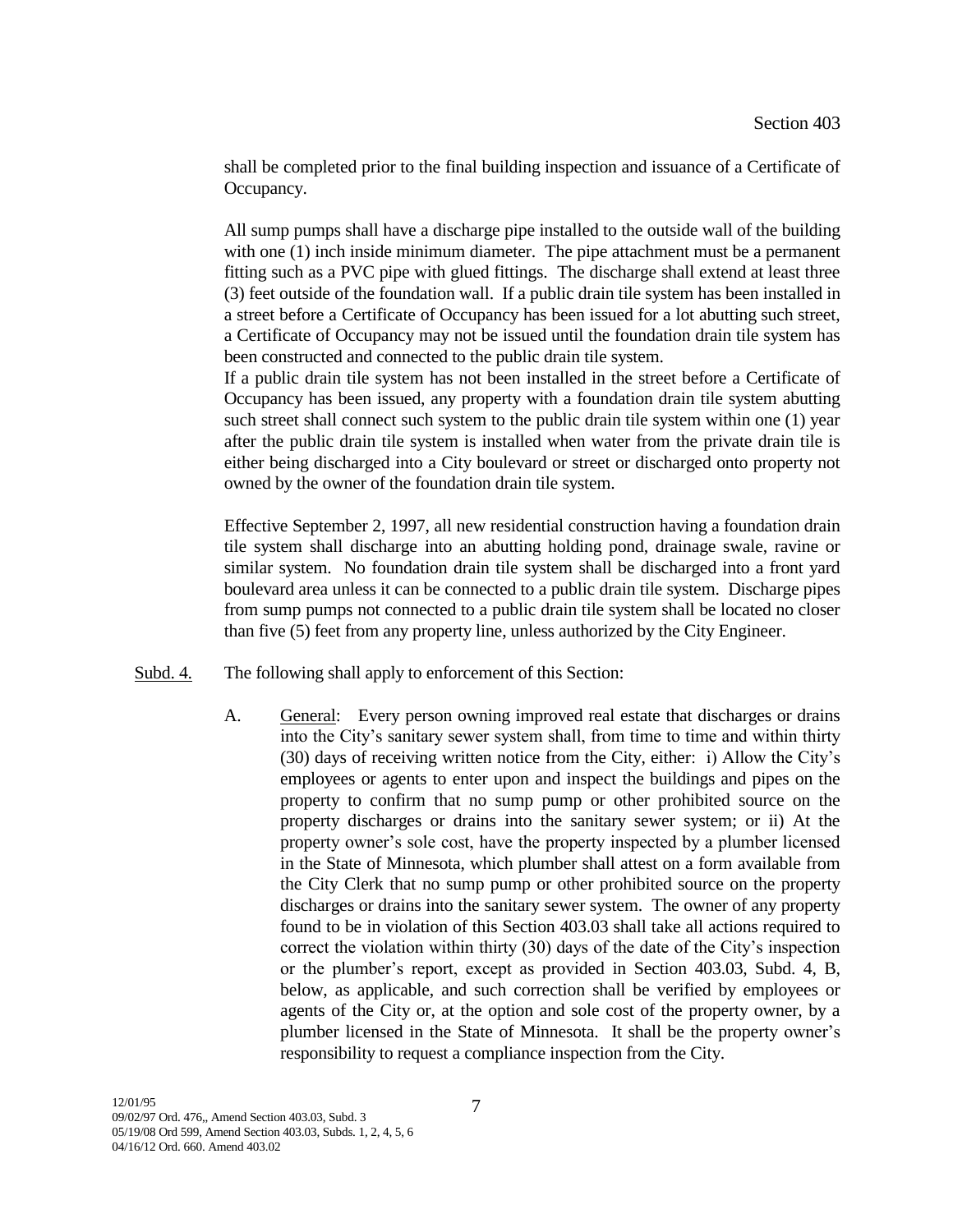- B. Exception for Footing Tile or Drains: The owner of any property found to be in violation of Section 403.03 by reason of having a footing tile or drain connected to the sanitary sewer system shall take all actions required to correct the violation within one hundred eighty (180) days of the date of the City's inspection or the plumber's report, and such correction shall be verified by employees or agents of the City or, at the option and sole cost of the property owner, by a plumber licensed in the State of Minnesota. It shall be the property owner's responsibility to request a compliance inspection from the City.
- Subd. 5. A surcharge of seventy-five dollars (\$75.00) per month is hereby imposed and shall be added to every sewer billing to property owners who are found not in compliance with Section 403.03 and who fail to correct the violation within the applicable time period provided in Section 403.03, Subd. 4 above. The surcharge shall be added every month until the property is in compliance. In the event a violation of this Section is discovered upon inspection of new construction, the surcharge shall be paid to the City of Waconia prior to the issuance of an Occupancy Permit. Repeated violations of this Section by the same contractor or property owner shall be subject to an escalating schedule of surcharges as set forth in Chapter 1100 of this Code. The imposition of such surcharge shall in no way limit the right of the City of Waconia to seek an injunction in the District Court ordering the property owner to disconnect the non-conforming connection to the sanitary sewer system or from pursuing any other legal remedies available.
- Subd. 6. Upon verified compliance with this Section 403.03, the City reserves the right to inspect each improved real property at least annually to verify compliance.

# 403.04 Discharge of Cooling Water From Air Conditioning Units Into Sanitary Sewer Prohibited.

In as much as the sanitary sewers of the City are not designed to handle the volume of cooling water produced by air conditioning units, the discharge of cooling water from air conditioning units, three (3) tons of refrigeration or air conditioning and larger, draining into any one (1) building drain, without cooling towers or recirculating systems is prohibited unless no other alternative is available. Under such circumstances a flat per gallon fee shall be charged at the same rate as a sewer charge. Cooling water which is free from bacteria and harmful chemicals should be drained into storm water drains.

#### 403.05 Policy Regarding Use of Sanitary Sewers for Industrial Wastes.

The economy and desirability of the combined treatment of industrial wastes and sanitary sewage is recognized. However, not all types and quantities of industrial wastes can be so treated. Therefore, it shall be the established policy of the City to admit those types and quantities of industrial wastes that are not harmful or damaging to the structures, processes or operation of the sewerage works or are not specifically prohibited by this Chapter. It is also recognized that to provide this service additional facilities are required, the cost of which must be borne by those persons receiving its benefits. The types and quantities of industrial wastes which may be admitted into the public sewerage system of the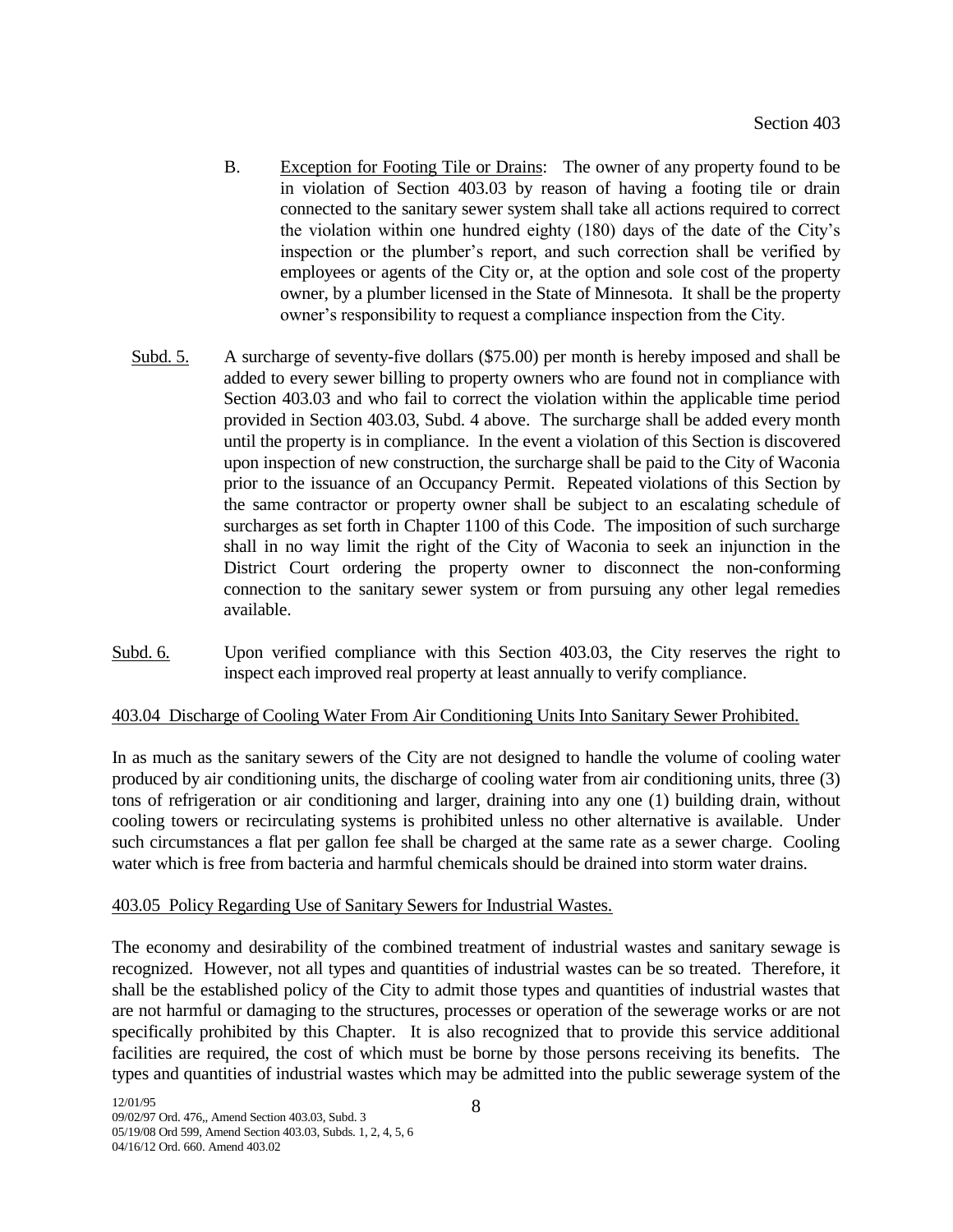City without pretreatment shall be established by the Engineer and approved by the City Council pursuant to standards set forth by the appropriate government agency.

### 403.06 Certain Discharges Subject to Approval of City Council.

The discharge into the public sewers of any of the following waters or wastes shall be subject to the review and approval of the City Council:

- Subd. 1. A five-day twenty (20) degrees centigrade BOD greater than four hundred (400) milligrams per liter.
- Subd. 2. A suspended solids content greater than four (400) milligrams per liter.
- Subd. 3. A chlorine demand greater than twenty (20) milligrams per liter in any fifteen minute time period.
- Subd. 4. An average daily flow greater than two (2) per cent of the average daily sewage treatment works.
- Subd. 5. Any toxic substance.
- Subd. 6. Any wastes which are considered by the Engineer to offer possibilities of harm to structures, processes or operation of any facilities of the City.

# 403.07 Survey Data Required.

- Subd. 1. All users of the sewerage system who are now discharging industrial wastes to the public sewers shall, upon request of the City Council, file with the Engineer within sixty (60) days, a questionnaire which shall furnish pertinent data, including quantity of flow, and an analysis of the water discharged into the sewerage works and treatment plant. Similarly, any persons desiring to make a new connection to the sewerage system for the purpose of discharging industrial wastes into the public sewers shall file with the Engineer an industrial waste questionnaire which shall furnish pertinent or predicted data, including quantity of flow and a complete analysis of the industrial waste to be discharged into the sewer system, and shall submit same upon application for building permit.
- Subd. 2. Whenever any current user who discharges industrial wastes to the sanitary sewers wishes to modify, in any manner, the quality or quantity of the discharge, it shall furnish said data to the Council prior to making said modification.